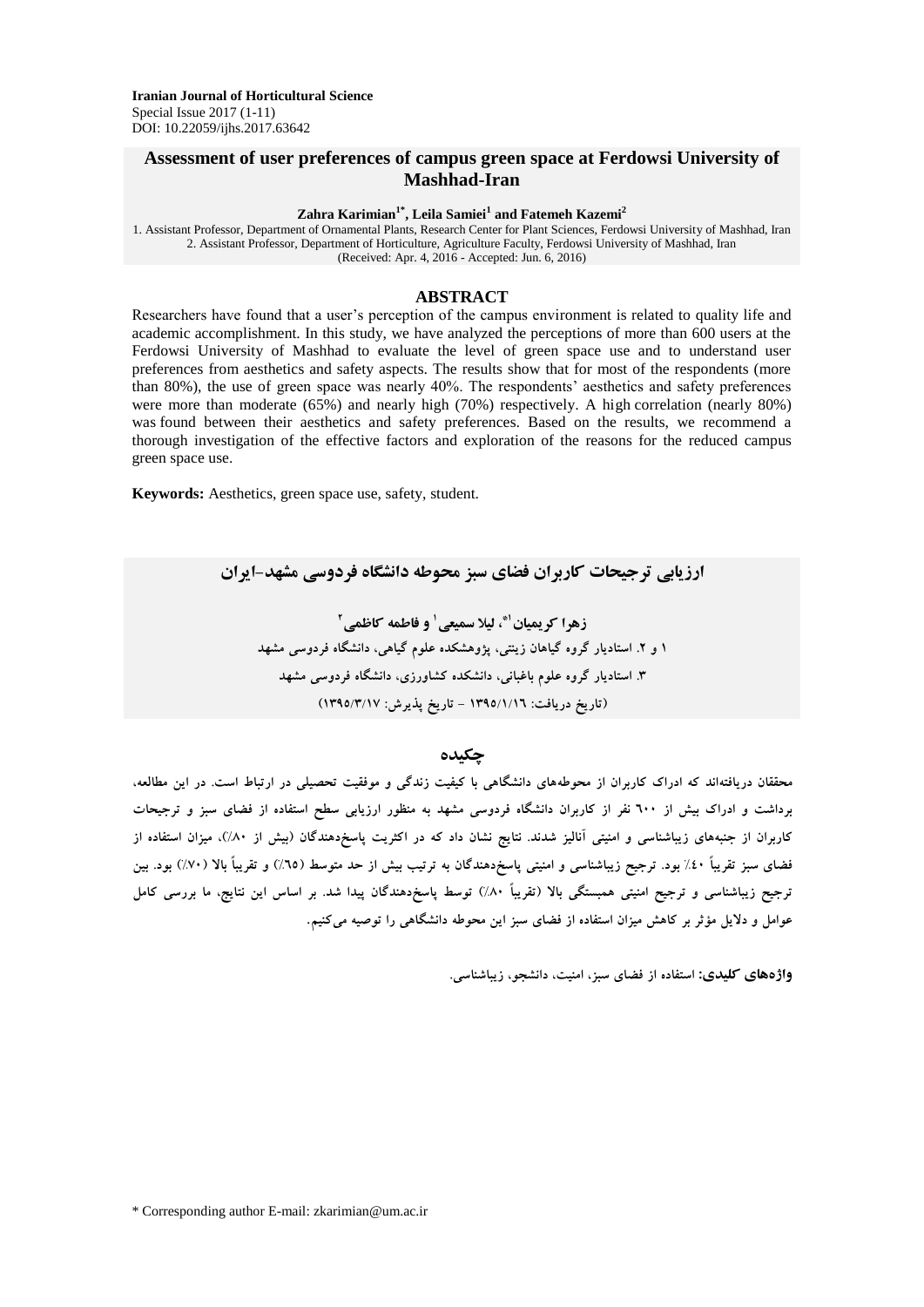### **Introduction**

Green space is a significant component of the campus design that adds value to the campus experience aesthetically, educationally, and environmentally. It includes landscaped natural areas composed of trees and vegetation. Therefore, effective management is essential to maintain the visual appeal and biodiversity of these spaces. Green spaces help to keep cities cool; they act as natural filters and noise absorbers; they improve micro-climates and protect and improve the quality of natural resources including soil, water, vegetation, and wildlife. Trees contribute significantly to the aesthetics appeal of cities and thus help to maintain the psychological health of citizens (Kuchelmeister and Braatz, 1993). Some studies show that most university students feel stress due to the pressure of various exams, academic courses, college life, and financial issues (Robotham, 2008); they experience emotional problems pertaining to relationships and also with other students and faculty members (Hurst *et al*., 2013).

Vegetation contributes positively to increase the quality of life, especially in educational areas. The presence of urban trees and forests can make the environment a more pleasant place to live, work, and spend leisure time (Dwyer *et al*., 1992). Lewis (1994) explained that interactions with natural areas positively affect individuals both mentally and physically. Im (1984) reported that vegetation is one of the three important predictors for the visual preference of a familiar campus area for students. Doxey (2008) found that the presence of interior plants in a classroom leads to increased student interest in their subjects, increased student satisfaction with the course and instructor, and higher course grades. In another study, McFarland *et al*. (2008) surveyed some undergraduate students at a university in Texas, where they explored the use of nature and quality of university life. The students were asked to rate the extent to which they participate in various outdoor activities on the campus. Most students were considered high-users of campus green spaces, and, of them, most considered their overall quality of university life to be positive. Studies have found that direct exposure to the nature, viewing the nature through windows, and viewing images of the nature are restorative (Felsten, 2009). Studies have shown that green space reduces the fear of illegal and undesirable activities, thereby enhancing the sense of safety (Hami *et al*., 2014). The moderation roles of plants in the reduction of aggression and violent behavior help to augment self-control and reduce criminal activity (Jieun, 2005).

The aims of this study were to investigate and evaluate (1) the level of green space used by students and staff and (2) the aesthetics and safety preferences of users on the Ferdowsi University campus.

## **Methods**

#### **Study Area**

The area of this study is the Ferdowsi University campus, which is situated south of Mashhad City, Iran. With an area of 330 ha, the Ferdowsi University is the largest university in northeastern Iran. The number of student and teaching staff in this university are nearly 20,000 and 2,000 respectively. Ferdowsi University has 12 faculties, four research centers, and many office buildings. This university was founded in 1961, and it has a fairly big campus with rich vegetation (high variety in plant species) (Fig. 1).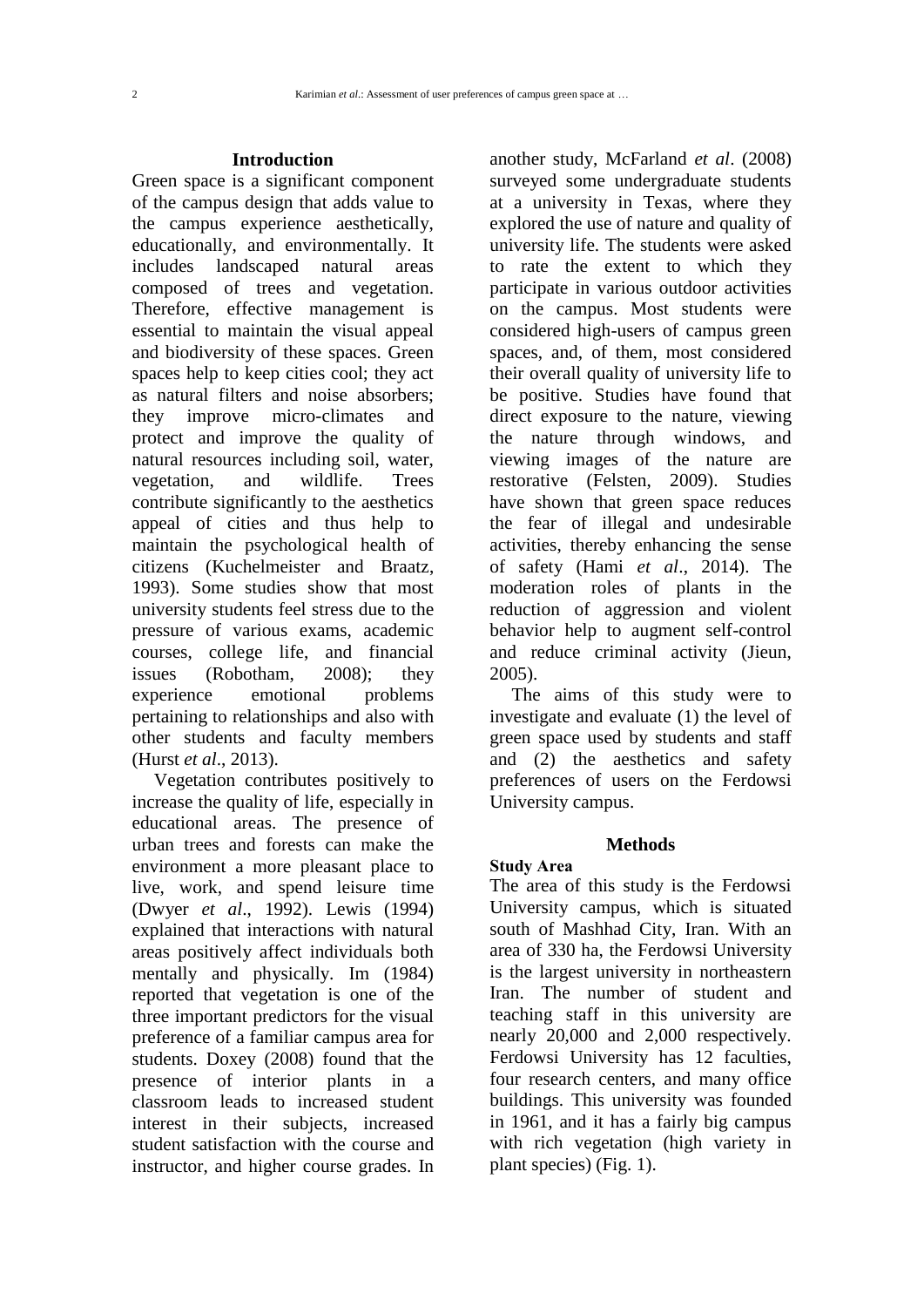



Figure 1. Part of campus green space at Ferdowsi University of Mashhad, Central Building

## **Questionnaire Structure**

For the purpose of this study, a two-part questionnaire was developed. The first part of the survey included questions about socio-demographics (age, gender, education level, user types and place of work). The second part included questions about the usage level of campus green space, aesthetics and safety preference, and also the relevance of the planting design in each faculty or center with the title of that faculty or center. For instance, this study investigated how agricultural faculty subjects affected its special planting design.

This survey was carried out online through the Information Technology Services (ITS) Center of Ferdowsi University. The total sample of the survey was n=600, of which not all questionnaires were fully completed. The response was about 98% of the total number of respondents contacted, which was 590. This survey was conducted from August to October 2015.

## **Data analysis**

We used independent sample T-test to analyze the responses in groups of gender (male and female) and user types (student and staff). Moreover, the responses to the questions based on age, education level and place of work were analyzed via One-Way Analysis of Variance (ANOVA), with Turkey's range test  $(\alpha \le 0.05)$ . All statistical analysis was completed using the "Statistical Package for the Social Sciences" (SPSS) 23.0.

## **Results**

## **Comparison of the Level of Green Space Use**

Levene's test also confirmed the equality of variances in this study. Significant differences were found among user types, place of work, and age groups in the level of green space use (Tables 1, 2 and 3). As can be seen in Fig. 1, averages of 53.7% of students and 42.73% of staff have used the campus green space. Among the faculties and buildings in the current study, the most usage of green space was observed in the ITS Center, and the Agriculture, Theology and Humanity Sciences Faculty, with 60%, 58%, 57% and 56% respectively.

The least popularity of green space use was observed in the Physical Education Faculty, and the Herbaceous Sciences Research Center with 26% and 30% respectively (Fig. 3). The highest percentage of green space use (56.2%) was found in the age group of 25–40 years, with no significant difference among other age groups (Fig. 2). Analysis showed that there is no significant difference among gender and education level in the use of the campus green space at the Ferdowsi University of Mashhad.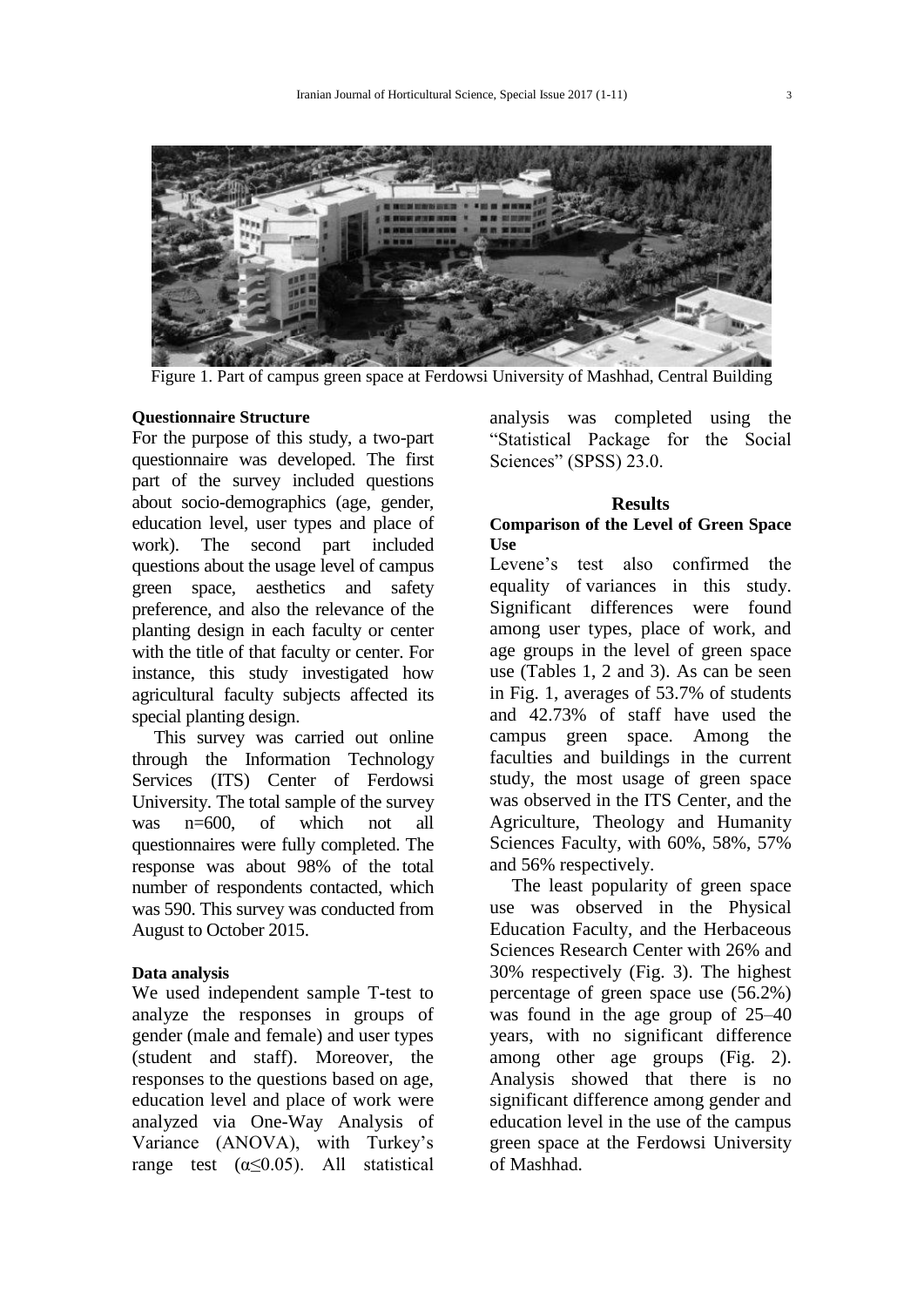|                                         | T-test for Equality of Means |        |       |                           |                                 |  |  |  |
|-----------------------------------------|------------------------------|--------|-------|---------------------------|---------------------------------|--|--|--|
|                                         |                              | df     | Sig.  | Mean<br><b>Difference</b> | Std. Error<br><b>Difference</b> |  |  |  |
| Equal variances assumed                 | 5.07                         | 596    | 0.00  | 0.548                     | 0.108                           |  |  |  |
| Equal variances not assumed             | 5.11                         | 334.58 | 0.00  | 0.548                     | 0.107                           |  |  |  |
| Levene's Test for Equality of Variances | -                            |        | 0.997 |                           | $\overline{\phantom{0}}$        |  |  |  |

Table 1. Independent sample test between user types for comparison of the level of green space use

| Table 2. ANOVA among place of work for comparison of the level of green space use |                |            |             |                          |       |  |  |  |
|-----------------------------------------------------------------------------------|----------------|------------|-------------|--------------------------|-------|--|--|--|
|                                                                                   | Sum of Squares | df         | Mean Square |                          | Sig.  |  |  |  |
| Between Groups                                                                    | 56.153         | 16.        | 3.510       | 2.402                    | 0.002 |  |  |  |
| Within Groups                                                                     | 849.019        | 581        | 1.461       | $\overline{\phantom{0}}$ |       |  |  |  |
| Total                                                                             | 905.172        | 597        |             | $\overline{\phantom{0}}$ |       |  |  |  |
| Levene Statistic                                                                  |                | 16 and 581 |             |                          | 0.053 |  |  |  |

Table 3. ANOVA among age for comparison of the level of green space use

|                  | Sum of Squares           | df       | Mean Square |                          | Sig.  |
|------------------|--------------------------|----------|-------------|--------------------------|-------|
| Between Groups   | 53.44                    |          | '7.81       | 12.42                    | 0.000 |
| Within Groups    | 842.16                   | 587      | 1.43        | $\overline{\phantom{a}}$ | -     |
| Total            | 895.6                    | 590      | ۰           | -                        | -     |
| Levene Statistic | $\overline{\phantom{a}}$ | 3and 587 | -           | $\overline{\phantom{0}}$ | 0.052 |



Figure 2. Percentage of level of campus green space use among of age groups (Above) and between students and staffs (Below).



Figure 3. Percentage of campus green space use among faculties and buildings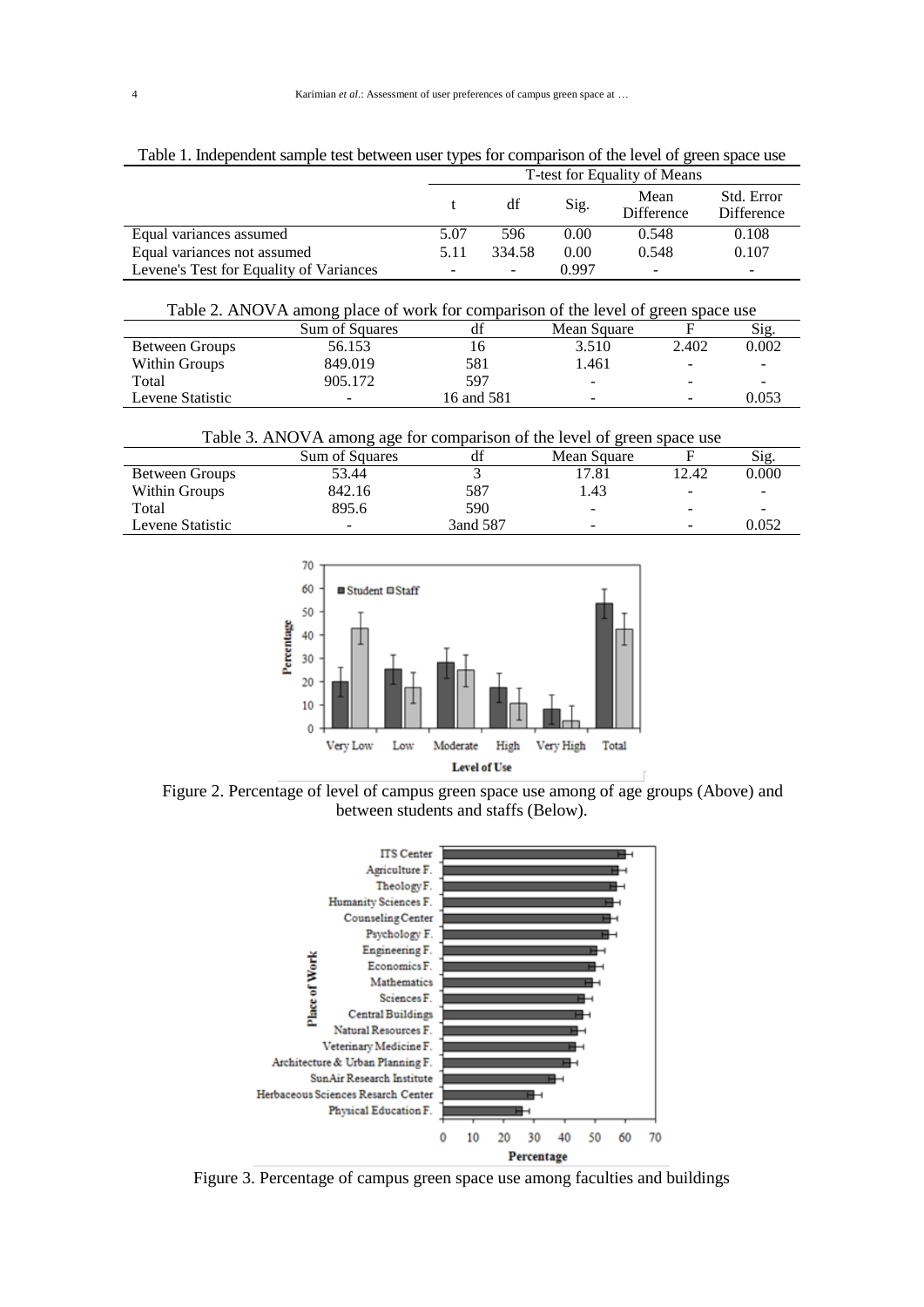### **Comparison of the Aesthetics Preference**

The results indicated that the aesthetics preferences of respondents on the whole university campus and also per faculty or building, among places of work, and between male and female were significantly different (Table 4 and 5).

As can be seen in Fig. 3, the highest and lowest percentage of aesthetics preference for the whole university campus was related to respondents from the Faculty of Physical Education (82%), and the Architecture & Urban Planning Faculty, Herbaceous Sciences Research Center, and ITS Center (54.55%, 55% and 56.67%) respectively.

As per faculty or building, respondents from the Counseling Center (80%), the Physical Education Faculty (76%) and the Agriculture Faculty (75.1%) indicated the highest percentage of aesthetics preference about their place of work. The lowest percentage of aesthetics preference about their place of work was found in the Sun-Air Research Center with 36.92%. The mean percentage of aesthetics preference of respondents about the whole university was 70.64% (Fig. 4). Moreover, in the whole university campus and also as per faculties or buildings, female respondents as

compared to male respondents, showed a higher percentage of aesthetics preference, averaging 69.7% and 66.2% respectively, aesthetics (Fig. 5).

## **Comparison of the Safety Preference**

In terms of safety preference, significant differences were found among place of work as per faculty or building, and between female and male in the whole university, and also as per faculty or building (Tables 6 and7). According to Fig. 5, respondents from seven faculties or buildings showed the highest percentage of safety preference about their place of work with a mean percentage of 71.95%. The lowest percentage (40%) was seen from the respondents from the Sun-Air Research Center. The average of safety preference in the whole university was 66.8%.

The highest percentage of safety preference for the whole university campus was related to respondents from 11 faculties and buildings with a mean percentage of 73.51%. Respondents

from five faculties and buildings were found having the lowest percentage of safety preference for the whole university campus with a mean percentage of 64.06% (Fig. 6).

|                            |                          | Sum of<br>Squares | df         | Mean<br>Square | F                        | Sig.  |
|----------------------------|--------------------------|-------------------|------------|----------------|--------------------------|-------|
|                            | Between Groups           | 25.78             | 16         | 1.61           | 1.92                     | 0.02  |
| Whole of university campus | Within Groups            | 487.05            | 581        | 0.84           |                          | ۰     |
|                            | Total                    | 512.83<br>597     |            |                |                          |       |
| Levene Statistic           | $\overline{\phantom{0}}$ |                   | 16 and 581 |                | $\overline{\phantom{0}}$ | 0.125 |
|                            | <b>Between Groups</b>    | 77.338            | 16         | 4.83           | 4.04                     | 0.00  |
| Per faculty or building    | Within Groups            | 688.928           | 576        | 1.19           |                          |       |
|                            | Total                    | 766.266           | 592        |                |                          |       |
| Levene Statistic           |                          |                   | 16 and 576 |                | -                        | 0.10  |

Table 4. ANOVA of aesthetic preference among place of work

Table 5. Independent sample test of aesthetic preference between genders

|                            |                     | Levene's Test          |                 |  | T-test for Equality of Means |      |      |                            |  |
|----------------------------|---------------------|------------------------|-----------------|--|------------------------------|------|------|----------------------------|--|
|                            |                     | F                      | $\mathrm{Sig.}$ |  |                              |      | Mean | Std. Error                 |  |
|                            |                     |                        |                 |  | df                           |      |      | Sig. Difference Difference |  |
| Whole of university campus | Equal var. ass.     | 0.53                   |                 |  | 0.82 2.05 590                | 0.41 | 0.16 | 0.77                       |  |
|                            | Equal var. not ass. | <b>Contact Contact</b> |                 |  | 2.05 510.36 0.41             |      | 0.16 | 0.77                       |  |
| Per faculty or building    | Equal var. ass.     | 2.15                   |                 |  | 0.14 1.96 585                | 0.05 | 0.19 | 0.95                       |  |
|                            | Equal var. not ass. | $\sim 100$             | $\sim$          |  | 1.94 492.29 0.05             |      | 0.18 | 0.96                       |  |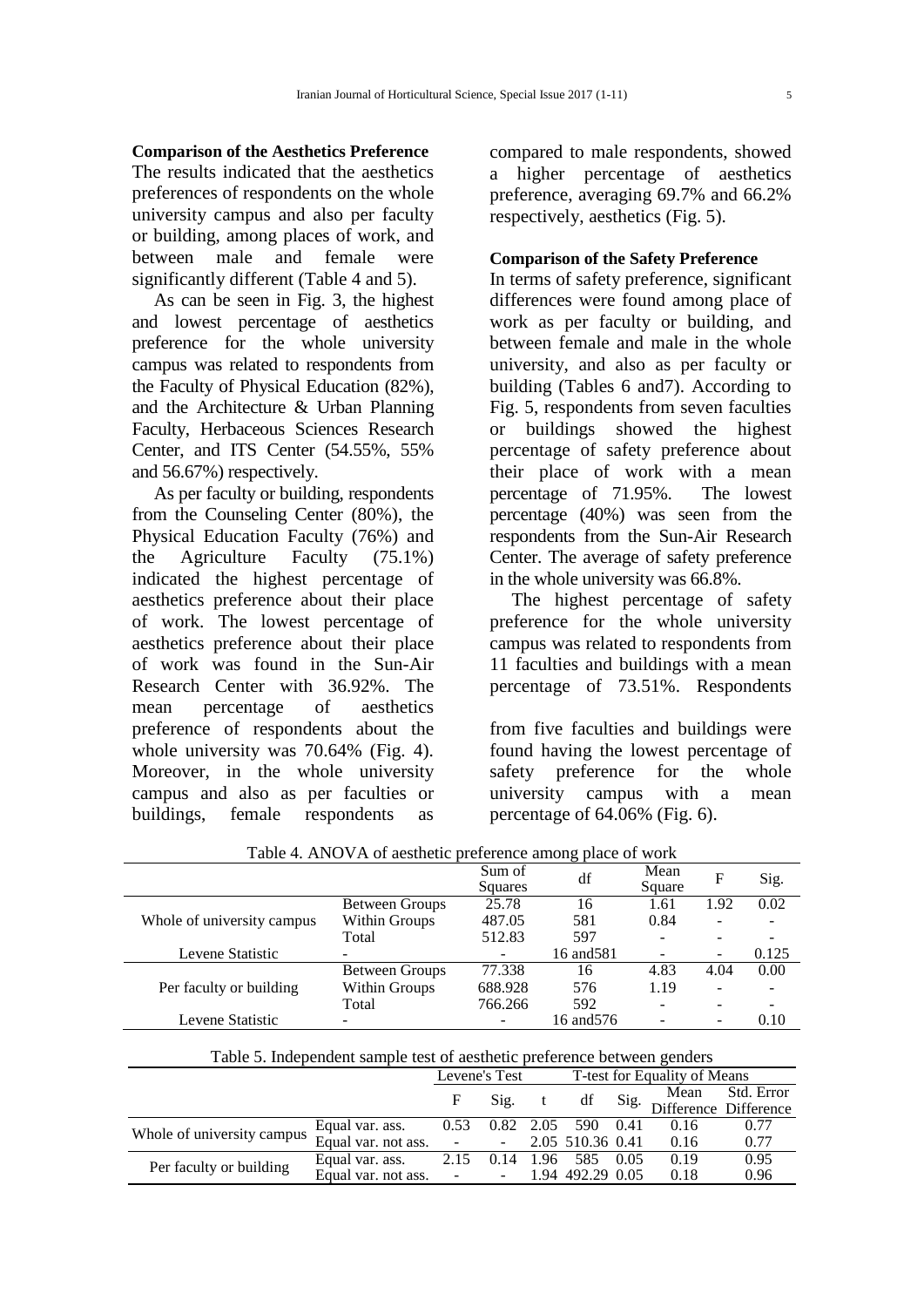

Percentage

Figure 4. Percentage of Aesthetic Preference in the whole of University Campus (Left) and in per faculty or building (Right)



Figure 5. Percentage of aesthetic preference between female and male in preference in the whole of University Campus and in per faculty or building

As can be seen in Fig. 7, the percentage of safety preference in female respondents (averaging 72.3%), compared to male respondents (averaging 66.4%) was higher in the

whole university campus and also as per faculties or buildings.

As can be observed in Fig. 8, the linear correlation between the percentage of aesthetics preference and the percentage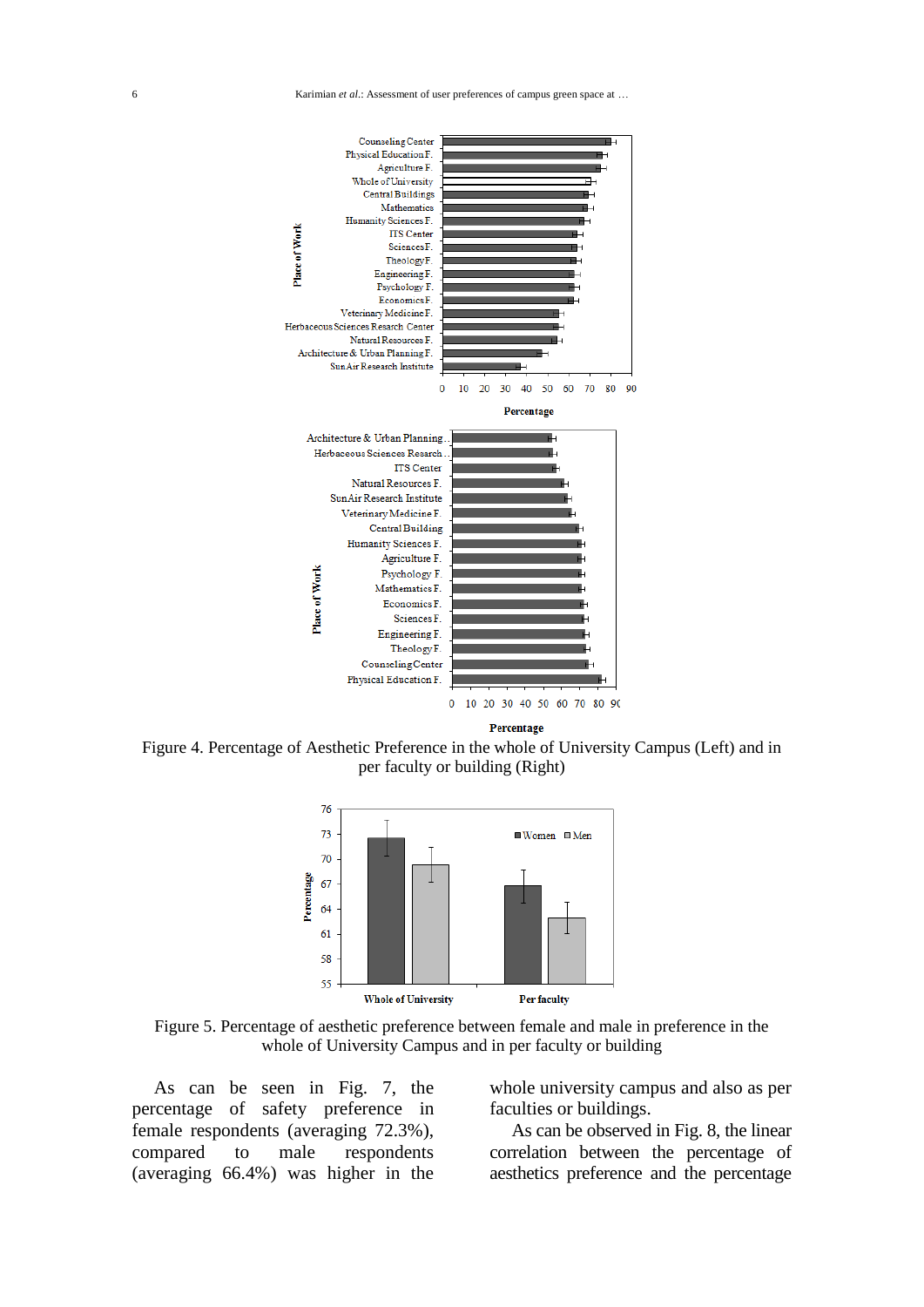of safety preference with the percentage of green space use was less than 1%  $(R^2=0.015)$ . The correlation between the

percentage of aesthetics preference and the percentage of safety preference was about 78% ( $\overline{R}^2$ =0.78).

| Table 6. ANOVA of Safety preference among place of work |                              |                          |            |                          |                          |       |  |  |
|---------------------------------------------------------|------------------------------|--------------------------|------------|--------------------------|--------------------------|-------|--|--|
|                                                         |                              | Sum of Squares           | df         | Mean Square              |                          | Sig.  |  |  |
|                                                         | Between Groups               | 65.23                    | 16         | 4.07                     | 3.29                     | 0.00  |  |  |
| Per faculty or<br>building<br>Total                     | Within Groups                | 708.86                   | 572        | 1.24                     | $\overline{\phantom{a}}$ |       |  |  |
|                                                         |                              | 774.08                   | 588        | $\overline{\phantom{a}}$ | $\overline{\phantom{0}}$ |       |  |  |
| Levene Statistic                                        | $\qquad \qquad \blacksquare$ | $\overline{\phantom{a}}$ | 16 and 572 | $\overline{\phantom{a}}$ | -                        | 0.123 |  |  |

| Table 7. Independent sample test of Safety preference between genders |                     |                |                          |       |        |                              |            |            |
|-----------------------------------------------------------------------|---------------------|----------------|--------------------------|-------|--------|------------------------------|------------|------------|
|                                                                       |                     | Levene's Test  |                          |       |        | T-test for Equality of Means |            |            |
|                                                                       |                     | F              | Sig.                     |       | df     | Sig.                         | Mean       | Std. Error |
|                                                                       |                     |                |                          |       |        |                              | Difference | Difference |
| Whole of university campus                                            | Equal var. ass.     | 2.26           | 0.13                     | 2.59  | 585    | 0.01                         | 0.215      | 0.083      |
|                                                                       | Equal var. not ass. |                | $\overline{\phantom{a}}$ | 2.62  | 521.55 | 0.009                        | 0.215      | 0.082      |
| Per faculty or building                                               | Equal var. ass.     | 0.90           | 0.34                     | 3.091 | 581    | 0.002                        | 0.296      | 0.096      |
|                                                                       | Equal var. not ass. | $\blacksquare$ | $\overline{\phantom{a}}$ | 3.07  | 490.02 | 0.002                        | 0.296      | 0.096      |



Figure 6. Percentage of safety preference in the whole of University Campus (Left) and in per faculty or building (Right)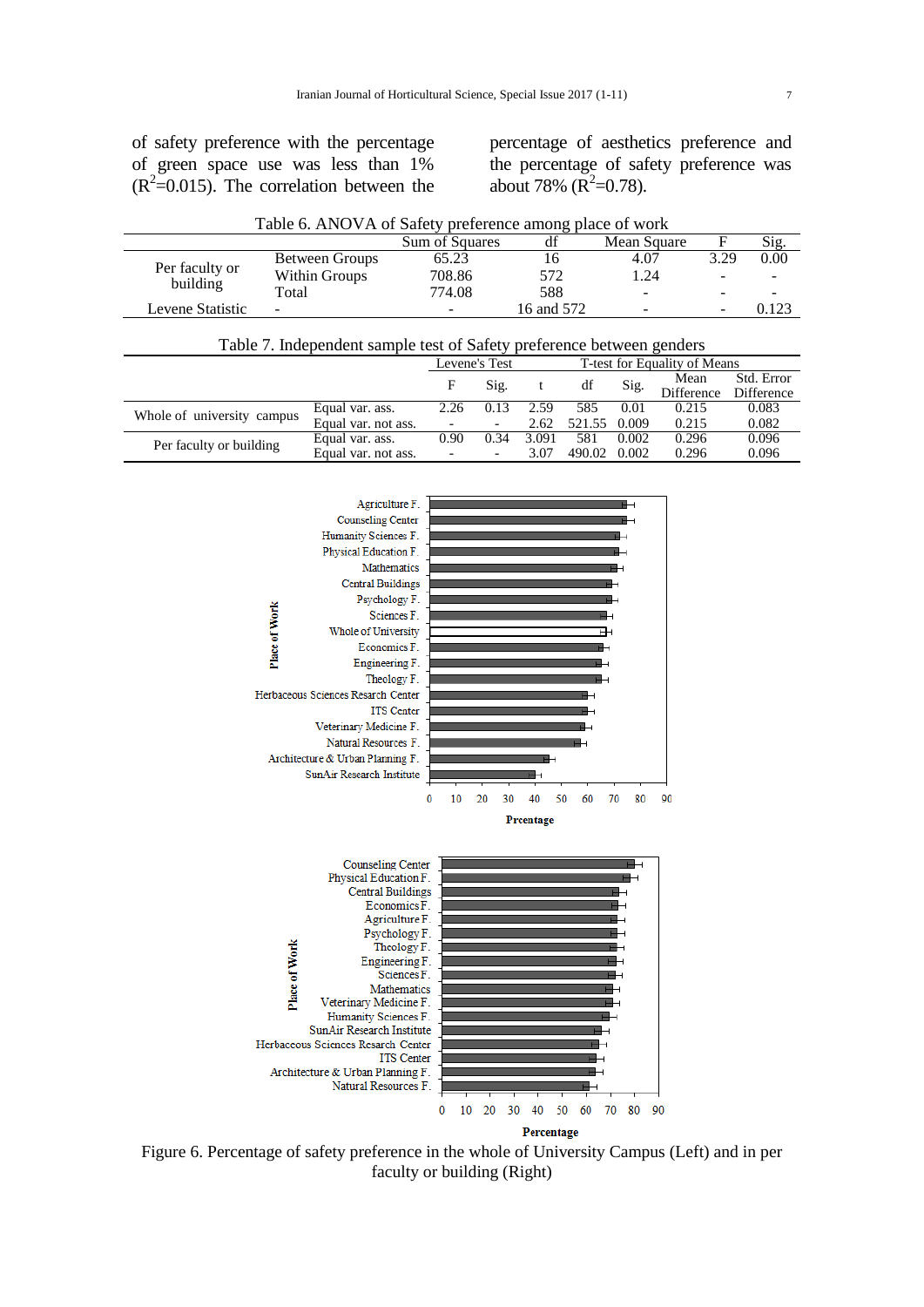8 Karimian *et al*.: Assessment of user preferences of campus green space at …



Figure 7. Percentage of safety preference between female and male in preference in the whole of University Campus and in per faculty or building



Figure 8. Linear correlation between percentage of aesthetic preference (a), percentage of safety preference (b) and percentage of green space use and aesthetic preference and percentage of safety preference (c).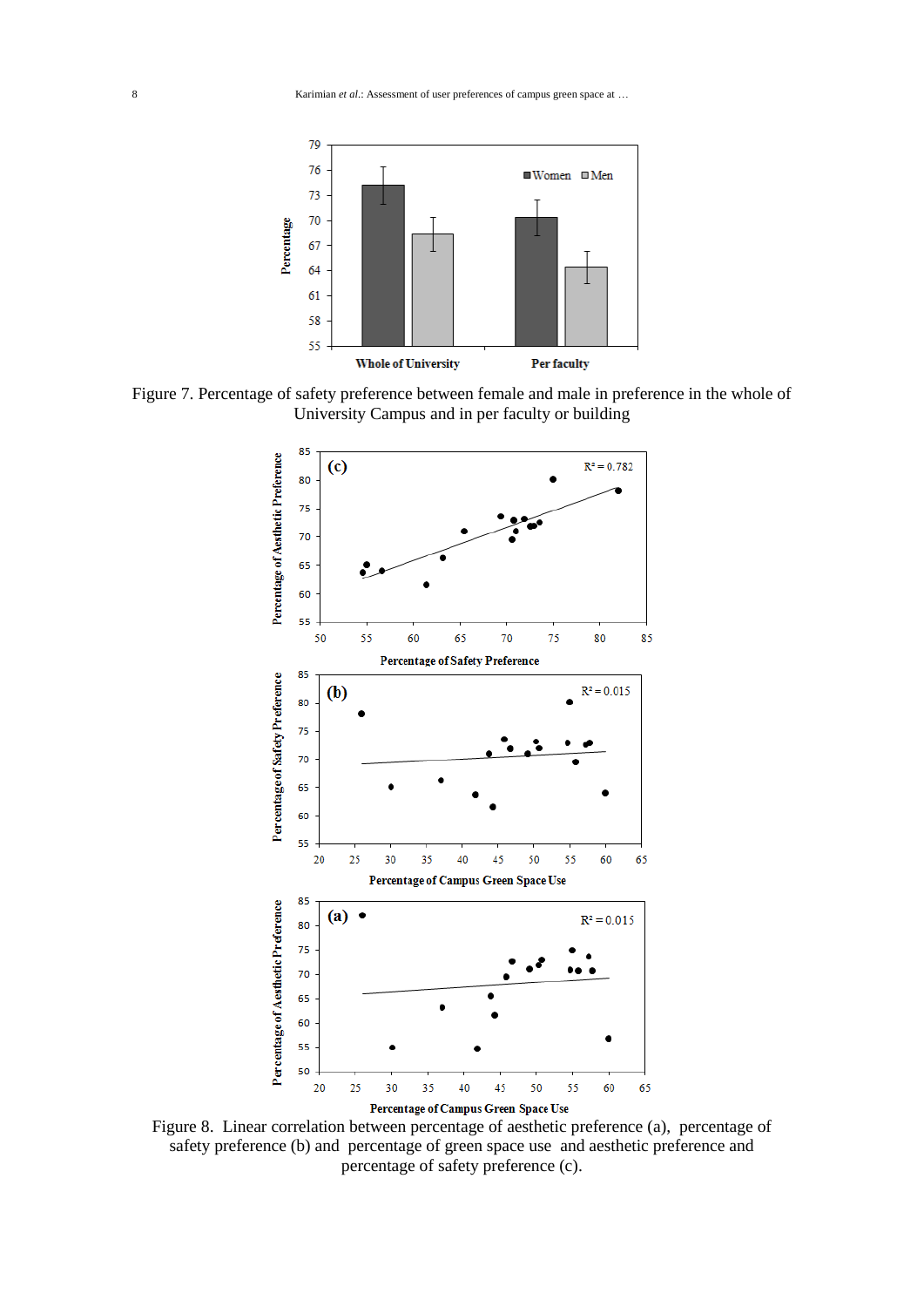## **Discussion**

Our study yields four main results. First, more than 80% of respondents used the campus green space over 40% (less than moderate). Second, the mean aesthetics preference of respondents in the whole university campus and also as per faculty or building was over 68% and 63% aesthetics (more than moderate) respectively. Third, responses showed that the mean safety preference in the whole university campus and also as per faculty or building was over 70% and 64% (more than moderate) respectively. Finally, although the level of green space use was not associated with aesthetics and safety preference, there was a strong correlation (close to 80%) between aesthetics preference and safety preference by respondents.

There are many features in a campus that can attract students, such as shaded areas, areas that are easy to access, areas with uncontrolled atmosphere, seating facilities, power supply, spaciousness, and areas to view people passing by (Hanan, 2013). Moreover, aesthetics and safety features can affect the level of use of campus green space (Stepan *et al*., 2014).

The mean percentage of use for the Ferdowsi University campus was less than half, since the aestheticsaesthetics and safety preference of respondents was relatively high (averaging 65%, and 70% respectively) on the campus, Therefore, other factors like facilities, pleasant atmosphere, climatic conditions and or other unknown factors can be involved in this issue. Research shows that landscape aesthetics perception is a product of multi-sensory stimuli and the integration of senses, like eyesight (visual aspect), olfactory, auditory and tactile (Uzzell, 1989; Chen *et al*., 2009). According to the theories of landscape preference, nine visual

indicators that consist of complexity, coherence, disturbance, stewardship**,**  imageability, visual scale, naturalness, historicity, and ephemera, play a key role in landscape aesthetics preference (Ode *et al*., 2008). Although in this study, the aesthetics factors have not been evaluated, according to the relatively high percentage of aesthetics preference by respondents, it seems that the factors affecting aesthetics preference as well as the mentioned visual indicators are in acceptable condition. Our findings about the effect of gender on aesthetics preference are consistent with previous studies. A variety of demographic factors (age, gender, etc.) have been shown to be factors in the aesthetics preferences of the general public (Lyons, 1983).

Our study showed that safety preference was most strongly correlated with the aesthetics preference  $(R^2 =$ 0.78). This study has presented a general report of green space perception at the Ferdowsi University campus. There are many factors that influence the safety of green spaces. For example, the physical characteristics that green space users associate with unsafe environments include, poor lighting, confusing layout, physical and aural isolation, poor visibility, no access to help, areas of concealment, poor maintenance, vandalism, and the presence of undesirables (Yücel, 2006). Our finding in the study supports the sense of safety in the campus green space (about 70% safety preference). A noticeable point in the finding is that although some research shows that females don't use green spaces in most cases because of a lack of the feeling of safety (Patrick, 2002), our results indicated that the female respondents feel safer (about 6%) on the campus green space than their males counterparts. Drottenborg (1999)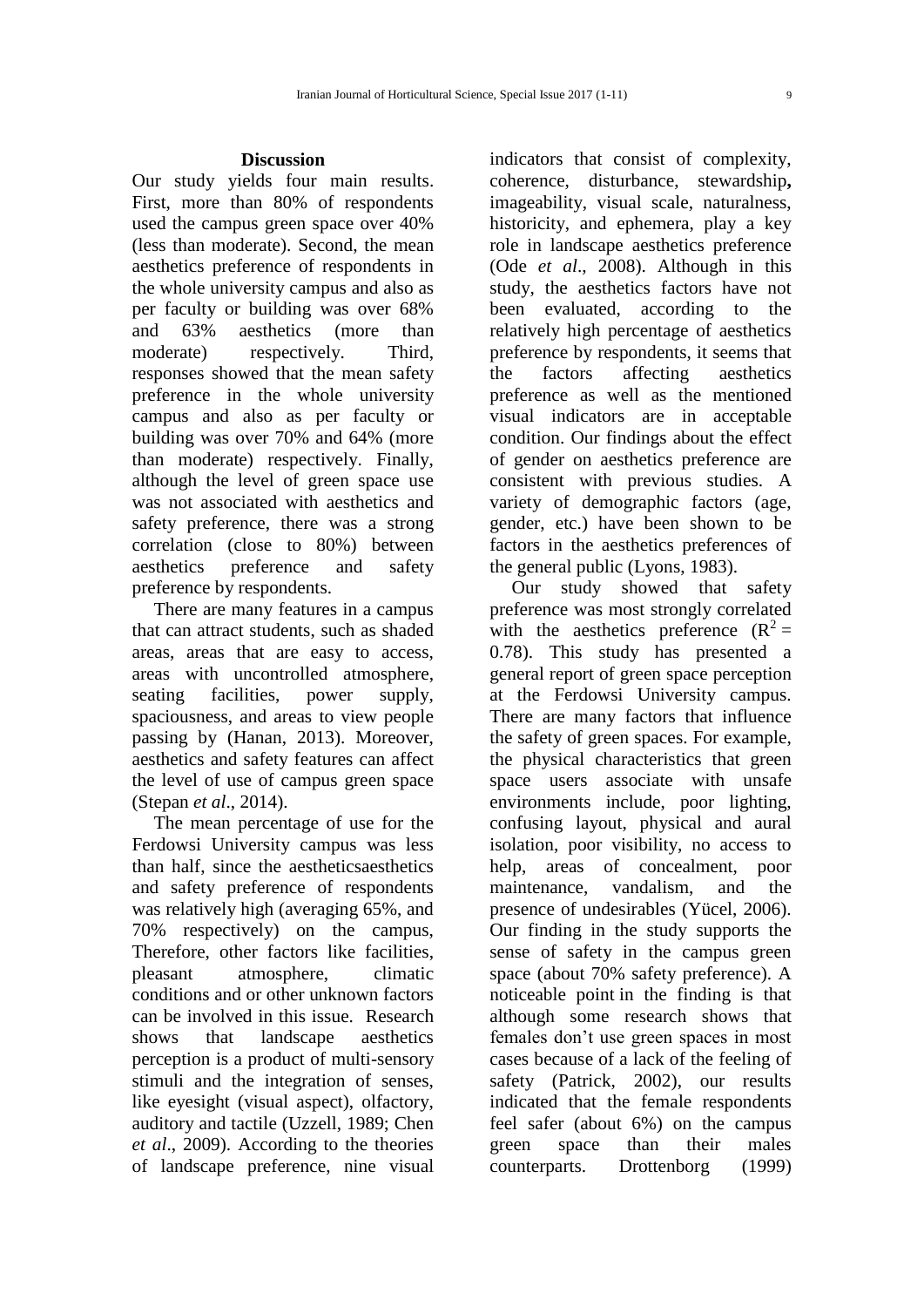reported a possible relationship between aesthetics and safety that is described through interdisciplinary research within arts and aesthetics, environmental psychology, and traffic safety. One study indicated that students with higher perceived campus greenness reported a greater quality of life, a pathway significantly and partially mediated by perceived campus restorativeness (Hipp *et al*., 2015).

## **Conclusion**

This study confirmed that some demographic factors (age and gender), user type, and place of work affected the green space usage and the aesthetics and safety preferences by users. In total, the percentage of the campus green

space usage, and the aesthetics and safety preferences were near and above the medium (50%), respectively. The study also found a strong correlation between the aesthetics and safety preference by users.

The findings from the current study have some recommendations for future research and also for managers of the University Campus. First, an investigation into the reasons for the relatively low usage of campus green space by users. Second, identify the factors influencing the aesthetics and safety perception of users. Third, understand the role of demographic factors, user type, and place of work on the campus green space use, and also on aesthetics and safety preferences.

# **REFERENCES**

- 1. Chen, B., Adimo, O. A. & Bao, Z. (2009). Assessment of aesthetic quality and multiple functions of urban green space from the users' perspective: The case of Hangzhou Flower Garden, China*. Landscape and Urban Planning*, 93, 76-82.
- 2. Doxey, J. (2006). *The impact of interior houseplants in university classrooms on course performance and on perceptions of the course and instructor*. Unpublished master's thesis, Texas State University-San Marcos, San Marcos, Texas. USA.
- 3. Drottenborg, H. (1999). *Aesthetics and Safety in Traffic Environments*. Lund Institute of Technology, Department of Technology and Society, Traffic Engineering, 183.
- 4. Dwyer, J. F., McPherson, E. G., Schroeder, H. W. & Rowntree, R. A. (1992). Assessing the benefits and costs of the urban forest. *Journal of Arboriculture*, 18, 227-234.
- 5. Felsten, G. (2009). Where to take a study break on the college campus: An attention restoration theory perspective. *Journal of Environmental Psychology*, 29(1), 160-167.
- 6. Hami, A., Suhardi, B. M., Manohar, M. & Malekizadeh, M. (2014). The relationship between landscape planting patterns and perceived safety in urban parks in Tabriz, Iran. *African Journal of Environmental Science and Technology*, 8(2), 107-113.
- 7. Hanan, H. (2013). Open Space as Meaningful Place for Students in ITB Campus. *Procedia Social and Behavioral Sciences*, 85, 308-317.
- 8. Hipp, J. A., Gulwadj, G. B., Alvea, S. & Sequeira, S. (2015). The Relationship between Perceived Greenness and Perceived Restorativeness of University Campuses and Student-Reported Quality of Life. *Environment and Behavior*, (Accepted). 1-17.
- 9. Hurst, C.S., Baranik, L.E. & Daniel, F. (2013). College student stressors: A review of the qualitative research. *Stress and Health*, 29, 275-285.
- 10. Im, S. (1984). Visual preferences in enclosed urban spaces: An exploration of a scientific approach to environmental design. *Environment and Behavior*, 16(2), 235-262.